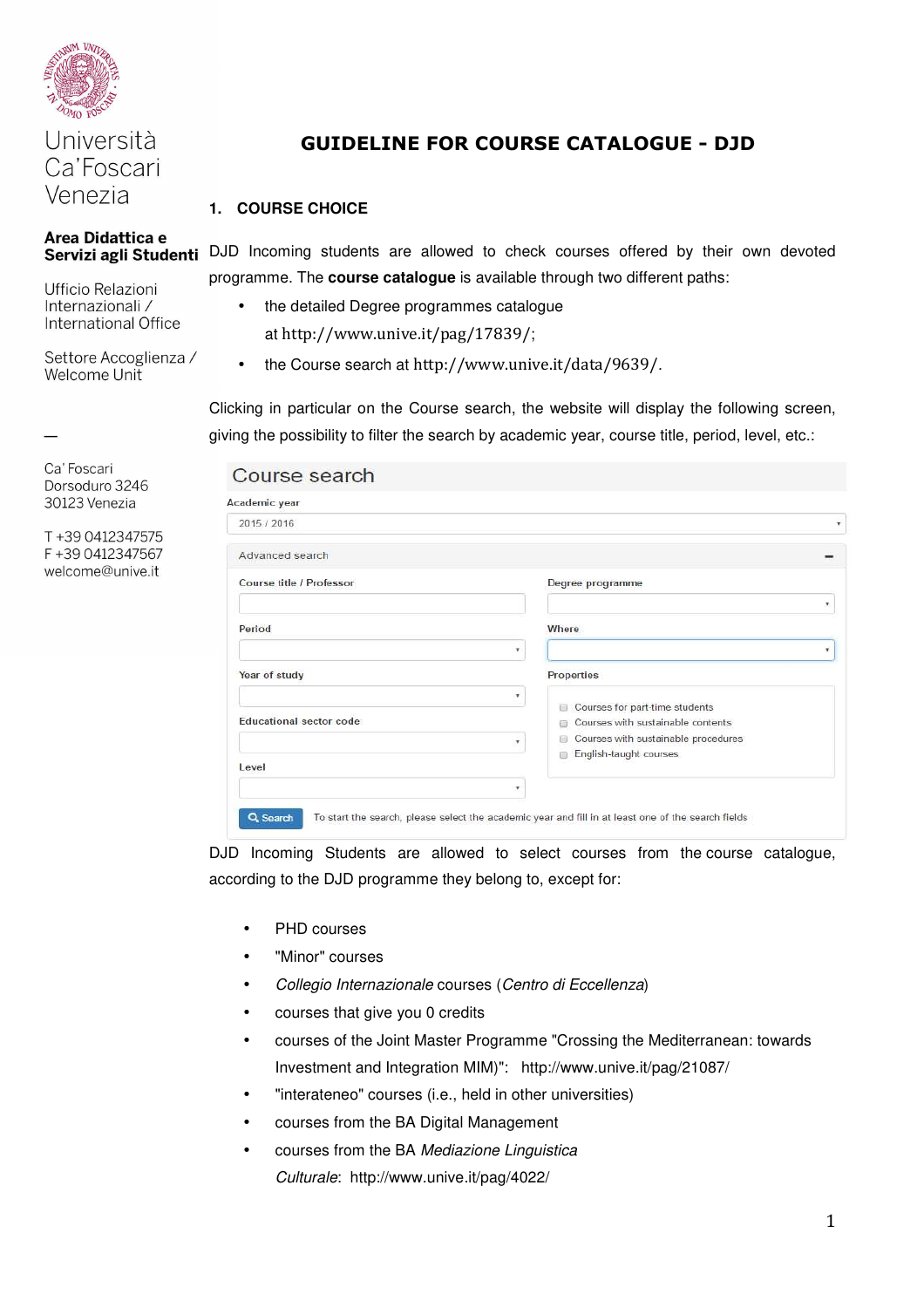

# Università Ca'Foscari Venezia

#### Area Didattica e Servizi agli Studenti

Ufficio Relazioni Internazionali / International Office

Settore Accoglienza / Welcome Unit

Ca' Foscari

U TUO VALZJATU COTI F+390412347567 welcome@unive.it

DJD Incoming students can also choose courses from the following institutions:

- CLA. The University Language Center organizes several language courses, such as English, French, German, Russian, Spanish. Online registration is compulsory;
	- VIU. The Venice International University is an international network of universities founded by Ca' Foscari in 1995. Incoming students can attend their English-taught courses in the Island of San Servolo. Online registration is compulsory.

Students do not register to courses (except for CLA and VIU) but they must register to exams.

DJD Incoming students can only take the exams of the courses formally approved by the Academic Coordinators in the Learning Agreement.

Registration to exams is always compulsory, with an easy online procedure to be done about one week before the exam date.

#### **ACADEMIC YEAR**:

Official academic calendars are generally published between March and April of every year for the following year starting in September.

If the academic calendar of the year of the scheduled mobility is not yet available at the moment of the application, we suggest students using current year courses as a first preliminary reference.

In any case Learning Agreements will be revised and updated (if needed) by UNIVE Welcome Unit during the first month of the mobility.

#### **PERIOD:**

Students have to identify the period of the scheduled mobility. The academic year is divided into two semesters: Autumn (first semester) and Spring (second semester). Moreover, for the Economics and Humanities Areas, each semester is divided into two terms. The exact dates are detailed in the Academic Calendar sent by the Welcome Unit to all DJD incoming students.

#### **LEVEL:**

The level of the courses students wish to attend should correspond to their study level, as previous competences are required. For ex., students attending a 1<sup>st</sup> cycle/undergraduate/1<sup>st</sup> level programme at their sending institution should choose only  $1<sup>st</sup>$ level courses, while  $2^{nd}$  cycle students are allowed to attend undergraduate courses.

#### **WHERE:**

Please choose from the course catalogue courses held in Venice, Mestre and Treviso only.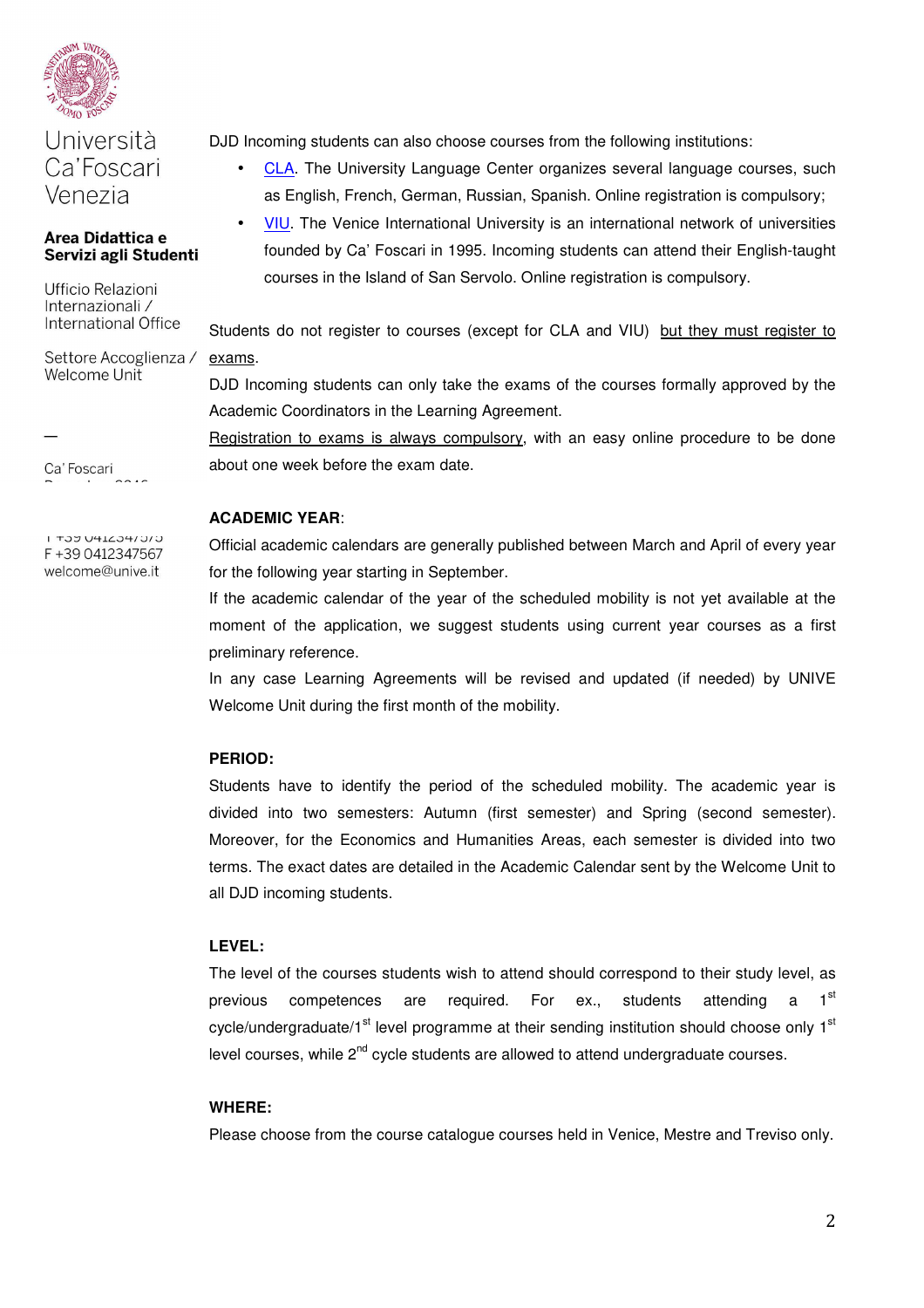

Università Ca'Foscari Venezia

#### 2. **COURSE PAGE**

When a course has been identified, DJD students should carefully check all the details in its specific webpage:

#### JEI VIZI AGII JUUUEIIU

#### ANALYSIS OF VISUAL LANGUAGE OF REPRODUCTION Ufficio Relazioni Internazionali / 2015/2016 Academic year Syllabus of previous ye International Office **Official course title** ANALISI DEL LINGUAGGIO VISUALE IN RIPRODUZIONE Settore Accoglienza / FT0001 (AF:214080 AR:98732) **Course code Welcome Unit ECTS** credits  $\overline{6}$ Degree level Laurea **Educational sector code** L-ART/06 Period 4th Term Where **VENEZIA** Ca' Foscari Dorsoduro 3246 Professors and degree programmes Programme Timetable 30123 Venezia T+39 0412347575 Pre-requirements F+390412347567 welcome@unive.it None Modalità di esame oral **Teaching language** Italian

In particular the "Programme" label should be clicked and the page should be scrolled down in order to check "Teaching language". We highly recommend students to choose only courses whose teaching language matches with their English / Italian language skills.

Concerning courses description, Ca' Foscari suggests international students to consider the following indications:

 $\checkmark$  Be careful of the course codes in square brackets: T (ex. FT1) means "Triennale", which refers to 1st cycle/undergraduate/1 $^{\text{st}}$  level courses, M (ex: EM50) stands for "Magistrale", which refers to  $2^{nd}$ cycle/master's level courses;